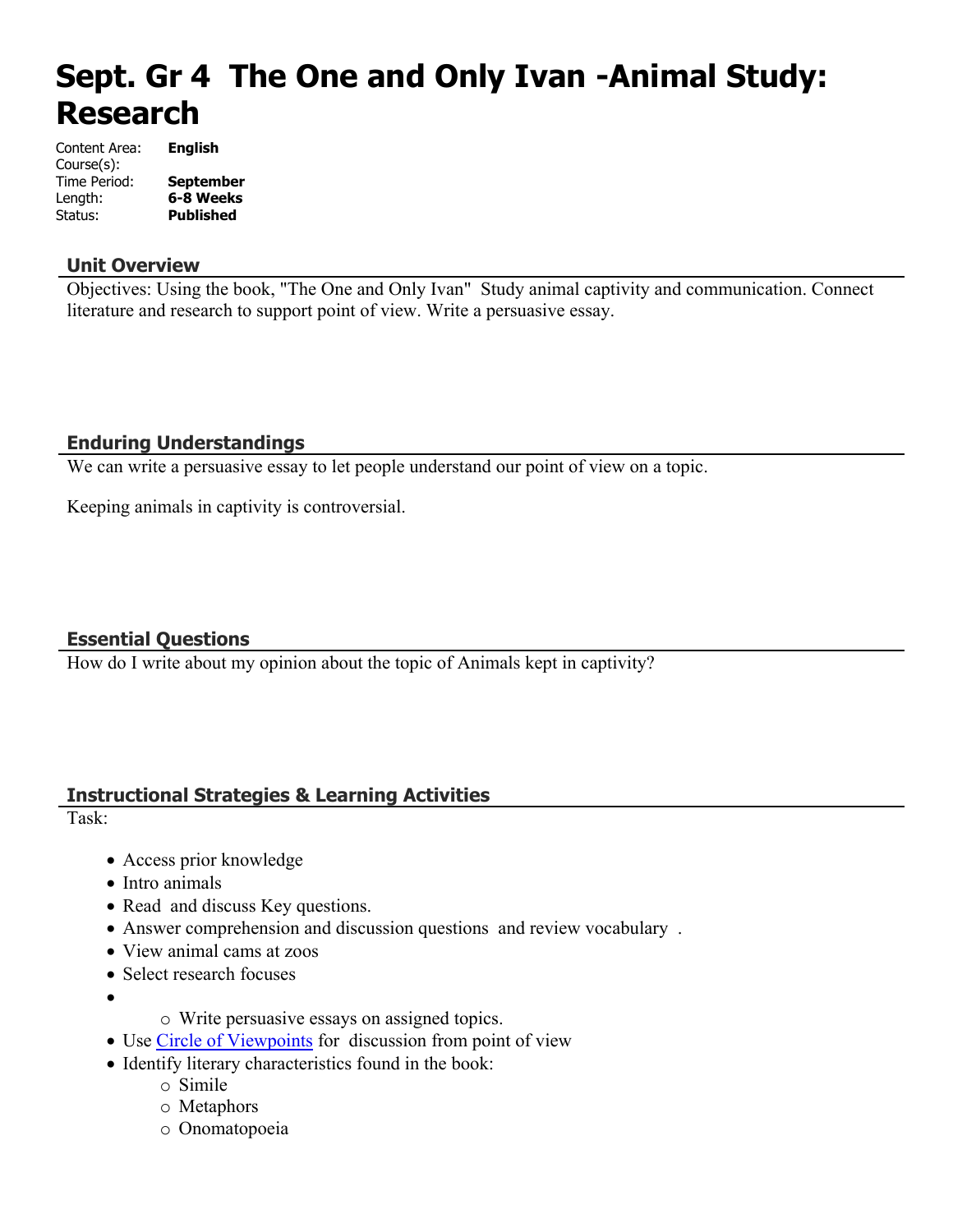Write a description using all five senses

Art & poetry connection:

- Crayon drawings or water color paintings
- Poetry to compliment artwork
- Act out a scene from the book.
- Write a new scene (before or after the story)

Unit Assessments:

- Comprehension and vocabulary test
- Persuasive essay
- Choice extension activity (research project, art, drama)

## **Integration of Career Readiness, Life Literacies and Key Skills**

Students will learn about animals in captivity and the careers that are supported by this controversial issue.

| TECH.9.4.5.DC.4 | Model safe, legal, and ethical behavior when using online or offline technology (e.g.,<br>$8.1.5.NI.2$ ).                                                                        |
|-----------------|----------------------------------------------------------------------------------------------------------------------------------------------------------------------------------|
| TECH.9.4.5.CT.4 | Apply critical thinking and problem-solving strategies to different types of problems such<br>as personal, academic, community and global (e.g., 6.1.5.CivicsCM.3).              |
|                 | Curiosity and a willingness to try new ideas (intellectual risk-taking) contributes to the<br>development of creativity and innovation skills.                                   |
| TECH.9.4.5.CT.1 | Identify and gather relevant data that will aid in the problem-solving process (e.g.,<br>2.1.5.EH.4, 4-ESS3-1, 6.3.5.CivicsPD.2).                                                |
|                 | The ability to solve problems effectively begins with gathering data, seeking resources,<br>and applying critical thinking skills.                                               |
| WRK.9.2.5.CAP.1 | Evaluate personal likes and dislikes and identify careers that might be suited to personal<br>likes.                                                                             |
| TECH.9.4.5.Cl.3 | Participate in a brainstorming session with individuals with diverse perspectives to expand<br>one's thinking about a topic of curiosity (e.g., 8.2.5.ED.2, 1.5.5.CR1a).         |
| WRK.9.2.5.CAP.2 | Identify how you might like to earn an income.                                                                                                                                   |
|                 | An individual's passions, aptitude and skills can affect his/her employment and earning<br>potential.                                                                            |
| WRK.9.2.5.CAP.3 | Identify qualifications needed to pursue traditional and non-traditional careers and<br>occupations.                                                                             |
|                 | Collaboration with individuals with diverse perspectives can result in new ways of thinking<br>and/or innovative solutions.                                                      |
| WRK.9.2.5.CAP.4 | Explain the reasons why some jobs and careers require specific training, skills, and<br>certification (e.g., life guards, child care, medicine, education) and examples of these |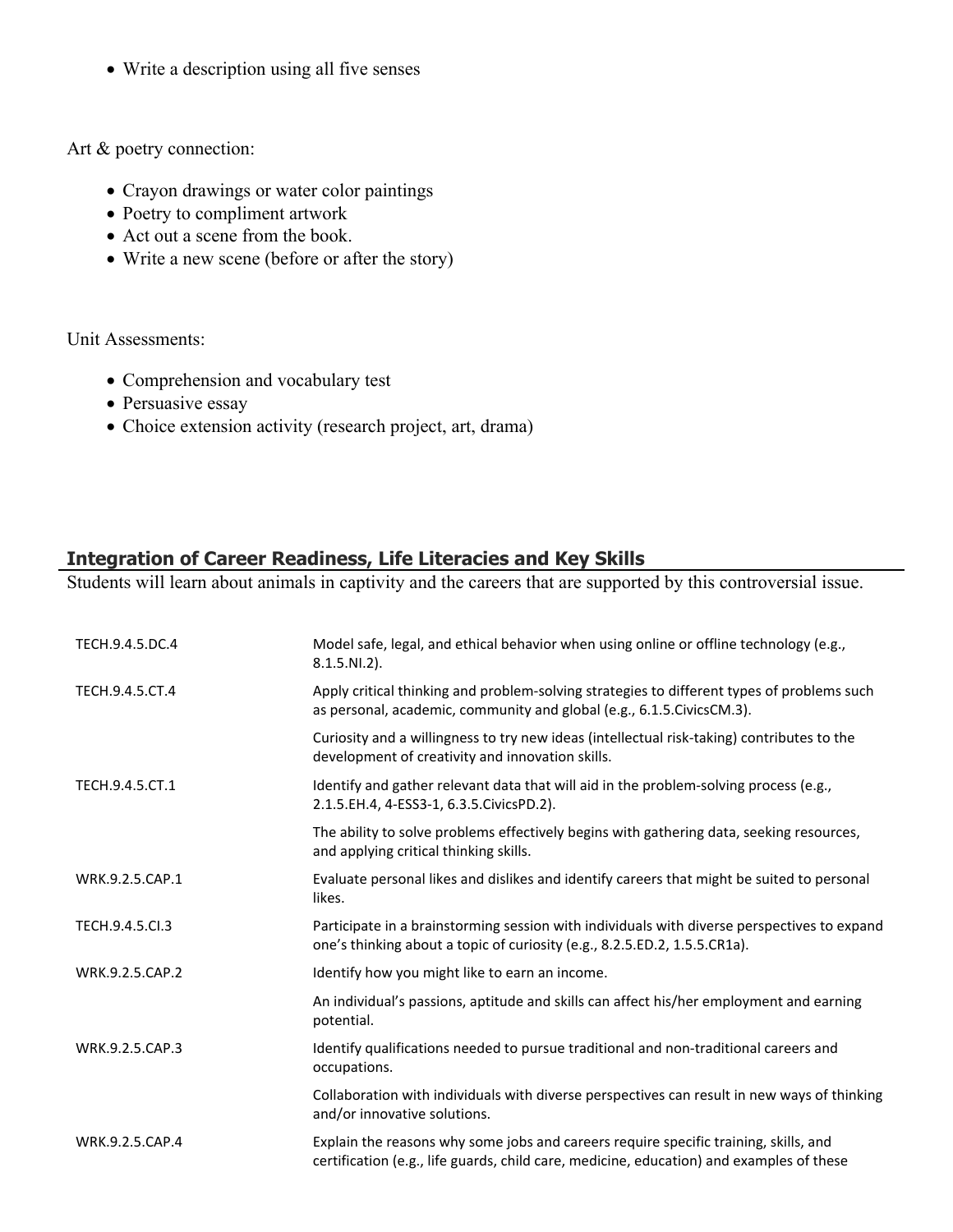## **Technology and Design Integration**

- $\bullet$
- o SMARTBoard Technology
- o Google Applications (Documents, Classroom Presentation, Digital Tools and Resources, Search Engines)
- o Learning Ally

|                       | Software and hardware work together as a system to accomplish tasks (e.g., sending,<br>receiving, processing, and storing units of information).                                                                                   |
|-----------------------|------------------------------------------------------------------------------------------------------------------------------------------------------------------------------------------------------------------------------------|
|                       | Shared features allow for common troubleshooting strategies that can be effective for<br>many systems.                                                                                                                             |
|                       | Computing devices may be connected to other devices to form a system as a way to<br>extend their capabilities.                                                                                                                     |
| $CS.3 - 5.8.1.5.CS.3$ | Identify potential solutions for simple hardware and software problems using common<br>troubleshooting strategies.                                                                                                                 |
|                       | The technology developed for the human designed world can have unintended<br>consequences for the environment. Technology must be continually developed and made<br>more efficient to reduce the need for non-renewable resources. |
|                       |                                                                                                                                                                                                                                    |

# **SEL integration**

## **Interdisciplinary Connections**

Art & poetry connection:

- Crayon drawings or water color paintings for bulletin board as if Julie or Ivan
- Poetry to compliment artwork
- Act out a scene from the book.
- Write a new scene (before or after the story)

## **Differentiation**

- Understand that gifted students, just like all students, come to school to learn and be challenged.
- Pre-assess your students. Find out their areas of strength as well as those areas you may need to address before students move on.
- Consider grouping gifted students together for at least part of the school day.
- Plan for differentiation. Consider pre-assessments, extension activities, and compacting the curriculum.
- Use phrases like "You've shown you don't need more practice" or "You need more practice" instead of words like "qualify" or "eligible" when referring to extension work.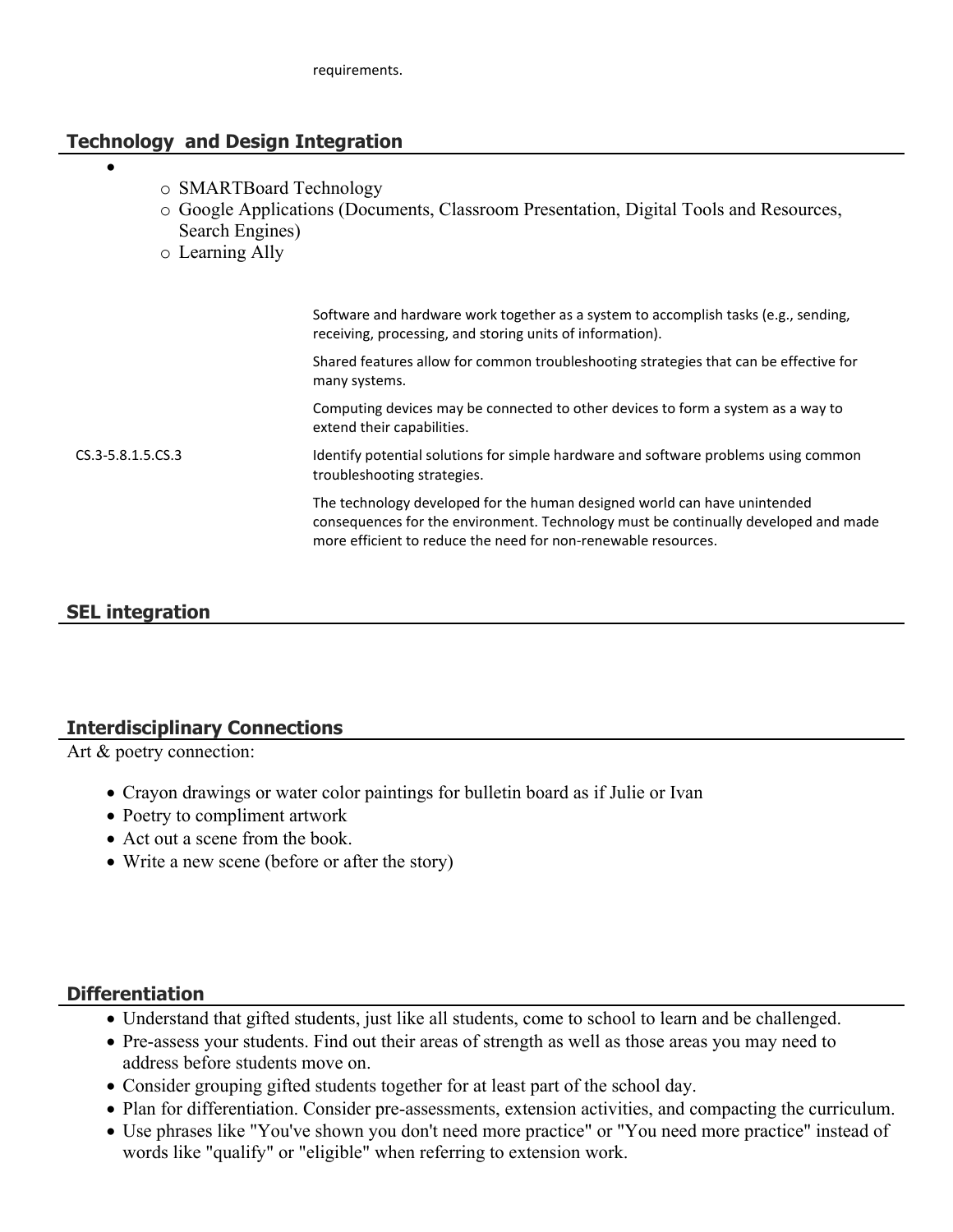Encourage high-ability students to take on challenges. Because they're often used to getting good grades, gifted students may be risk averse.

#### **Definitions of Differentiation Components**:

- o Content the specific information that is to be taught in the lesson/unit/course of instruction.
- o Process how the student will acquire the content information.
- o Product how the student will demonstrate understanding of the content.
- o Learning Environment the environment where learning is taking place including physical location and/or student grouping

#### **Differentiation occurring in this unit:**

Students will be directed to research resources based on thier abilities.

Student choice of topic.

## **Modifications & Accommodations**

Refer to QSAC EXCEL SMALL SPED ACCOMMOCATIONS spreadsheet in this discipline.

#### **Modifications and Accommodations used in this unit:**

504 and IEP's will be utilized.

Additional support for struggling learners.

## **Benchmark Assessments**

**Benchmark Assessments** are given periodically (e.g., at the end of every quarter or as frequently as once per month) throughout a school year to establish baseline achievement data and measure progress toward a standard or set of academic standards and goals.

#### **Schoolwide Benchmark assessments:**

Aimsweb benchmarks 3X a year

Linkit Benchmarks 3X a year

DRA

#### **Additional Benchmarks used in this unit:**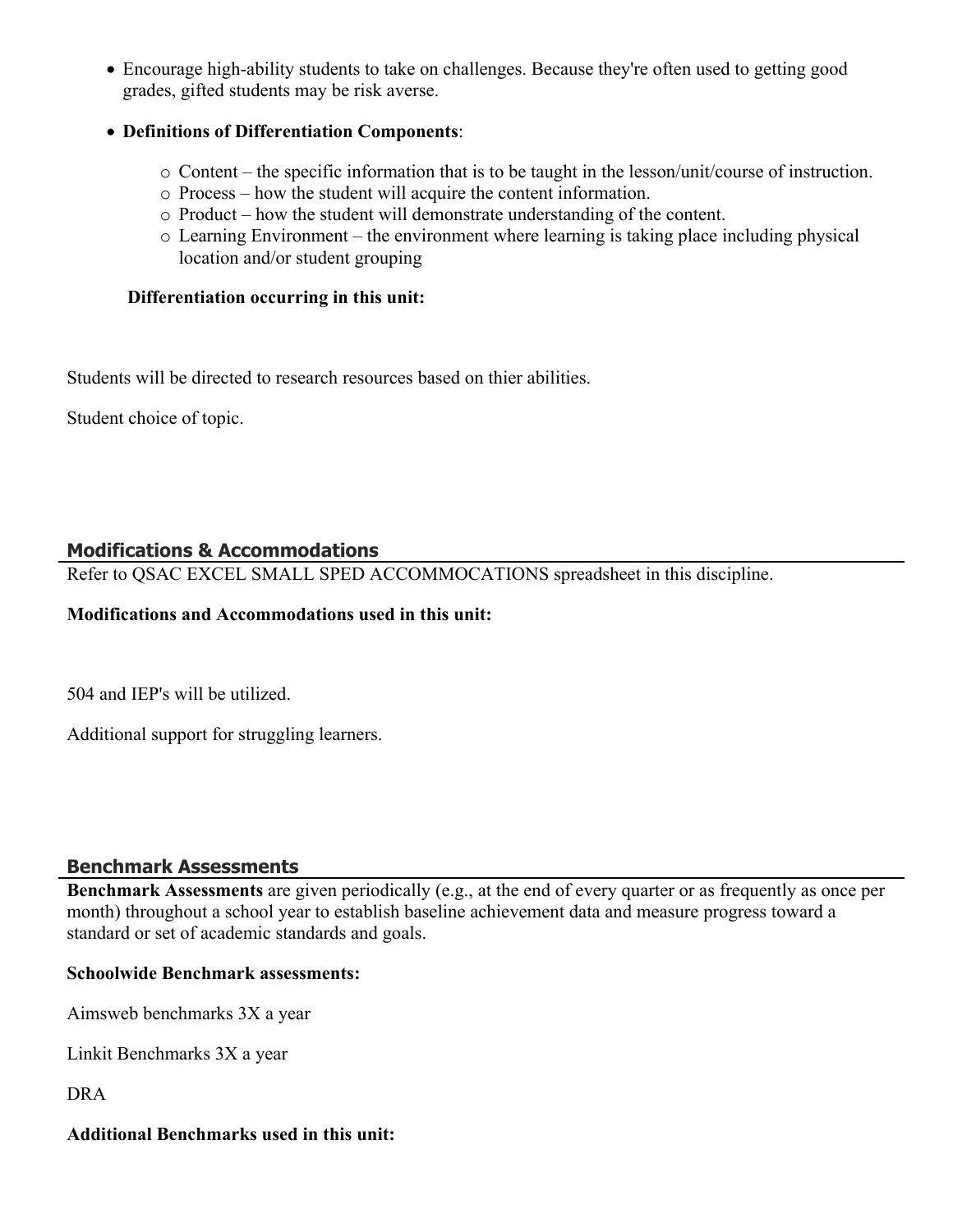End of Unit Assessment Comprehension Questions Reflections and personal connections Text to text connections Linkit testing 3 times a year.

#### **Formative Assessments**

Assessment allows both instructor and student to monitor progress towards achieving learning objectives, and can be approached in a variety of ways. **Formative assessment** refers to tools that identify misconceptions, struggles, and learning gaps along the way and assess how to close those gaps. It includes effective tools for helping to shape learning, and can even bolster students' abilities to take ownership of their learning when they understand that the goal is to improve learning, not apply final marks (Trumbull and Lash, 2013). It can include students assessing themselves, peers, or even the instructor, through writing, quizzes, conversation, and more. In short, formative assessment occurs throughout a class or course, and seeks to improve student achievement of learning objectives through approaches that can support specific student needs (Theal and Franklin, 2010, p. 151).

#### **Formative Assessments used in this unit:**

**Discussions** 

Rough draft

Teacher observations

## **Summative Assessments**

**Summative assessments** evaluate student learning, knowledge, proficiency, or success at the conclusion of an instructional period, like a unit, course, or program. Summative assessments are almost always formally graded and often heavily weighted (though they do not need to be). Summative assessment can be used to great effect in conjunction and alignment with formative assessment, and instructors can consider a variety of ways to combine these approaches.

#### **Summative assessments for this unit:**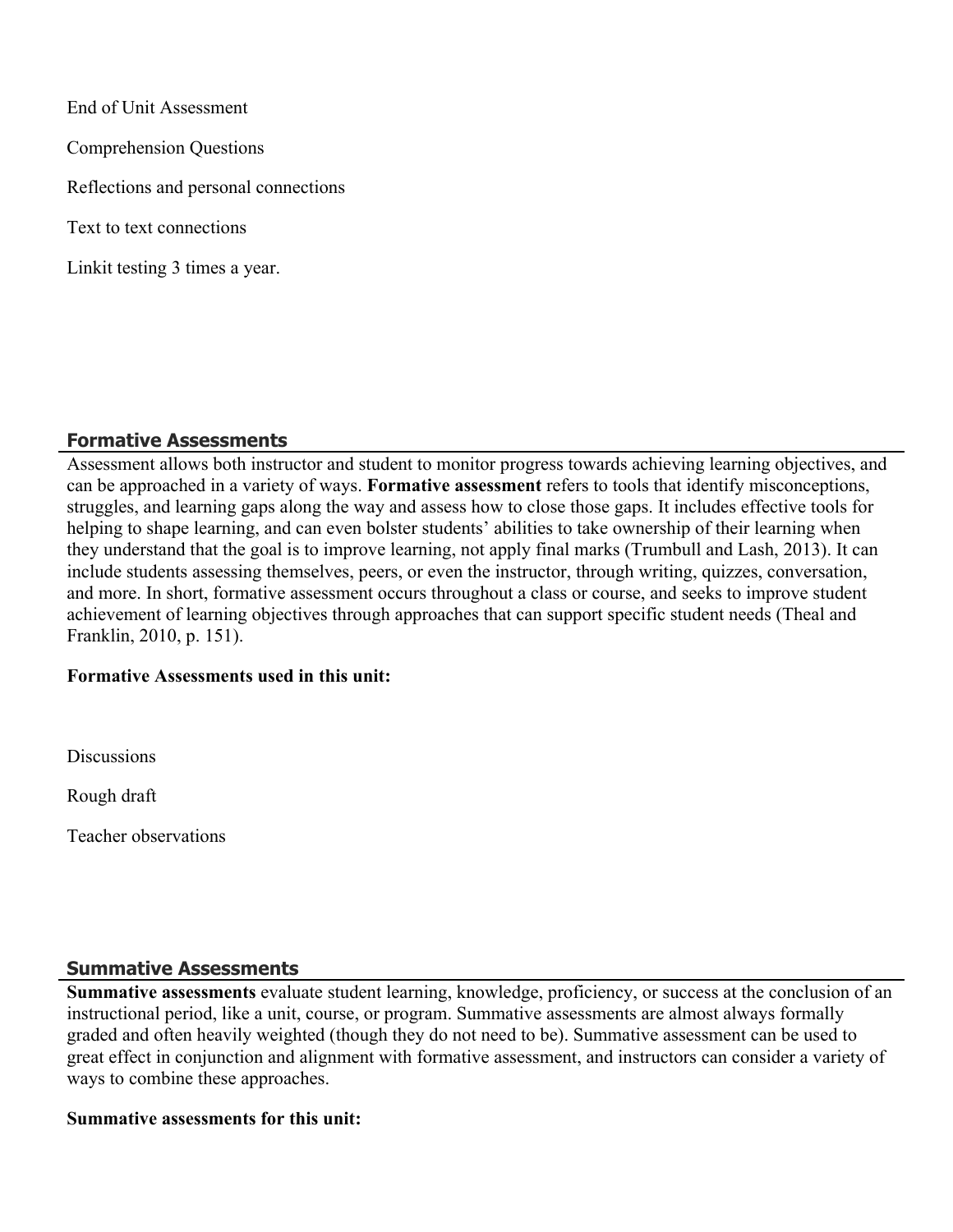Unit Assessments:

- Comprehension and vocabulary test
- Persuasive essay
- Choice extension activity (research project, art, drama)

# **Instructional Materials**

See materials listed in activities.

| <b>Standards</b> |                                                                                                                                                                                                                                                           |
|------------------|-----------------------------------------------------------------------------------------------------------------------------------------------------------------------------------------------------------------------------------------------------------|
|                  |                                                                                                                                                                                                                                                           |
| LA.W.4.7         | Conduct short research projects that build knowledge through investigation of different<br>aspects of a topic.                                                                                                                                            |
| LA.W.4.8         | Recall relevant information from experiences or gather relevant information from print<br>and digital sources; take notes and categorize information, and provide a list of sources.                                                                      |
| LA.RF.4.3        | Know and apply grade-level phonics and word analysis skills in decoding and encoding<br>words.                                                                                                                                                            |
| LA.W.4.9         | Draw evidence from literary or informational texts to support analysis, reflection, and<br>research.                                                                                                                                                      |
| LA.W.4.10        | Write routinely over extended time frames (time for research, reflection,<br>metacognition/self-correction and revision) and shorter time frames (a single sitting or a<br>day or two) for a range of discipline-specific tasks, purposes, and audiences. |
| LA.RI.4.4        | Determine the meaning of general academic and domain-specific words or phrases in a<br>text relevant to a grade 4 topic or subject area.                                                                                                                  |
| LA.RI.4.1        | Refer to details and examples in a text and make relevant connections when explaining<br>what the text says explicitly and when drawing inferences from the text.                                                                                         |
| LA.W.4.1         | Write opinion pieces on topics or texts, supporting a point of view with reasons and<br>information.                                                                                                                                                      |
| LA.L.4.1         | Demonstrate command of the conventions of standard English grammar and usage when<br>writing or speaking.                                                                                                                                                 |
| LA.RI.4.2        | Determine the main idea of a text and explain how it is supported by key details;<br>summarize the text.                                                                                                                                                  |
| LA.RI.4.3        | Explain events, procedures, ideas, or concepts in a historical, scientific, or technical text,<br>including what happened and why, based on specific information in the text.                                                                             |
| LA.RI.4.6        | Compare and contrast a firsthand and secondhand account of the same event or topic;<br>describe the differences in focus and the information provided.                                                                                                    |
| LA.W.4.4         | Produce clear and coherent writing in which the development and organization are<br>appropriate to task, purpose, and audience. (Grade-specific expectations for writing types<br>are defined in standards 1-3 above.)                                    |